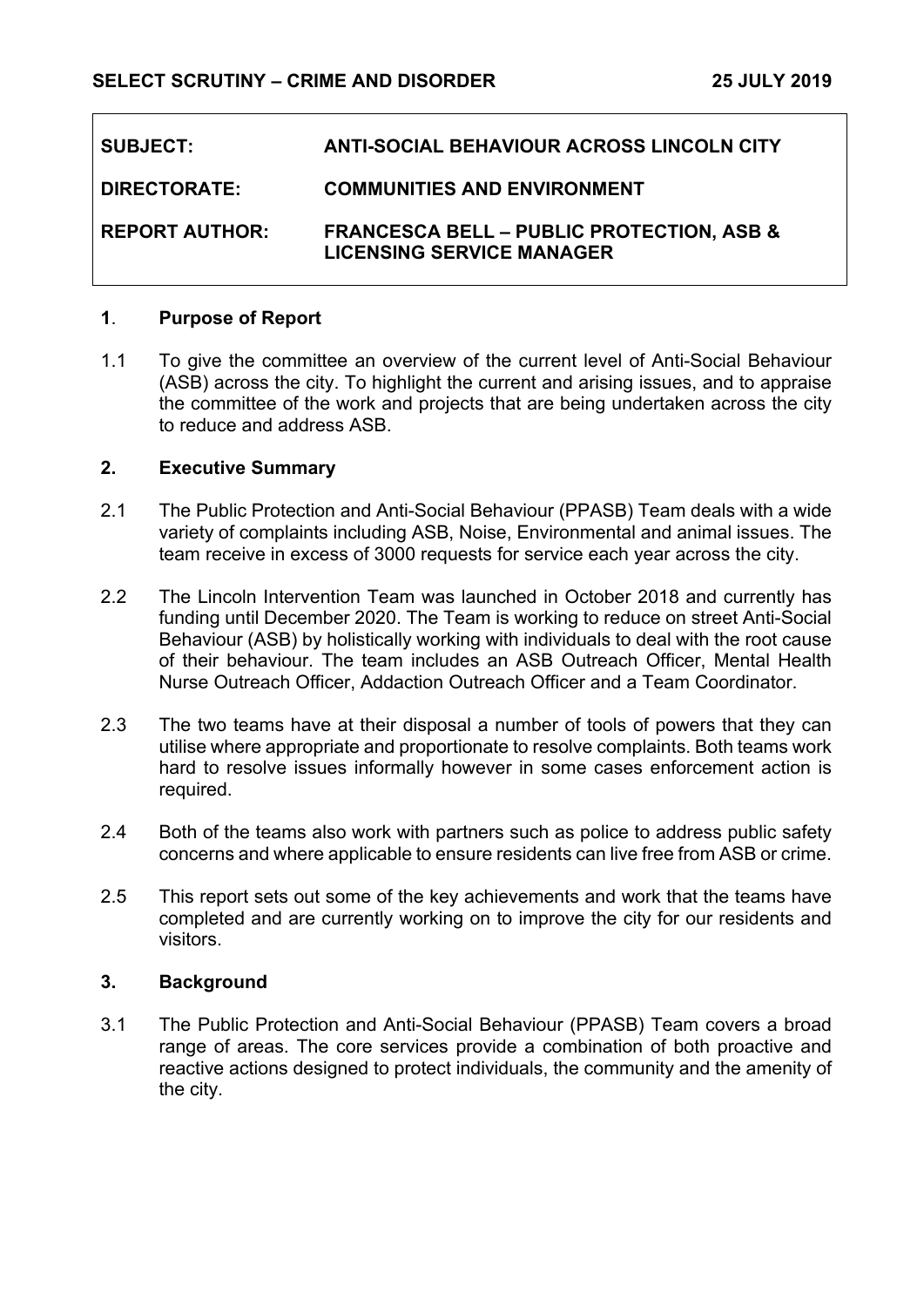- 3.2 The core service areas are:
	- Anti-Social Behaviour,
	- Noise,
	- Animals,
	- Pests / conditions of gardens,
	- Accumulations of waste,
	- Fly-tipping investigations,
	- Licencing consultations,
	- Bins on Streets,
	- Littering FPN's.
- 3.3 The PPASB service consists of 1 Team Leader/Technical Officer, 5 Technical Officers, 1 Technical Assistant, 1 Admin Assistant, 2 Apprentices, 1 Littering Enforcement Officer and a Police Constable ASB officer.
- 3.4 The Intervention Team consists of 1 ASB Outreach Officer, 1 Mental Health Nurse, 1 Addaction Outreach Worker and 1 Team Coordinator. The team have funding until December 2020.
- 3.5 The Intervention Team are tasked with reducing and addressing on street ASB across the city. The Team is holistically addressing the root cause of the issues on a support first basis however they also have at their disposal a number of enforcement tools and powers to use where appropriate and required.

## **4. Service Demand**

4.1 From 1<sup>st</sup> April 2018 to 31<sup>st</sup> March 2019 the PPASB Team received 3181 requests for service across all of their service areas including Anti-Social Behaviour, noise nuisance, animal related concerns, littering, dog fouling, fly tipping, condition of properties, bins on streets and many others. Section 5 below shows the enforcement actions the team has taken following investigation of those complaints.

## **5. Enforcement Actions**

| 5.1 | <b>Environmental issues:</b>    |                                                                      |  |  |
|-----|---------------------------------|----------------------------------------------------------------------|--|--|
|     | Littering FPN's                 | 589                                                                  |  |  |
|     | Dog fouling FPNs                |                                                                      |  |  |
|     | Dog straying FPN                |                                                                      |  |  |
|     | Littering prosecutions          | 89                                                                   |  |  |
|     | Fly tipping FPN's               | 8                                                                    |  |  |
|     | <b>Fly tipping Prosecutions</b> | 7                                                                    |  |  |
|     | <b>Bins on streets CPNs</b>     | -21                                                                  |  |  |
| 5.2 | <b>Noise issues:</b>            |                                                                      |  |  |
|     |                                 | Noise abatement Notices 29 (2 x cockerel crowing and 7 dogs barking) |  |  |
|     | <b>Noise Prosecutions</b>       | 2                                                                    |  |  |
|     | Noise Warrants                  | 3                                                                    |  |  |
|     | Noise CPN                       | 1                                                                    |  |  |
|     |                                 |                                                                      |  |  |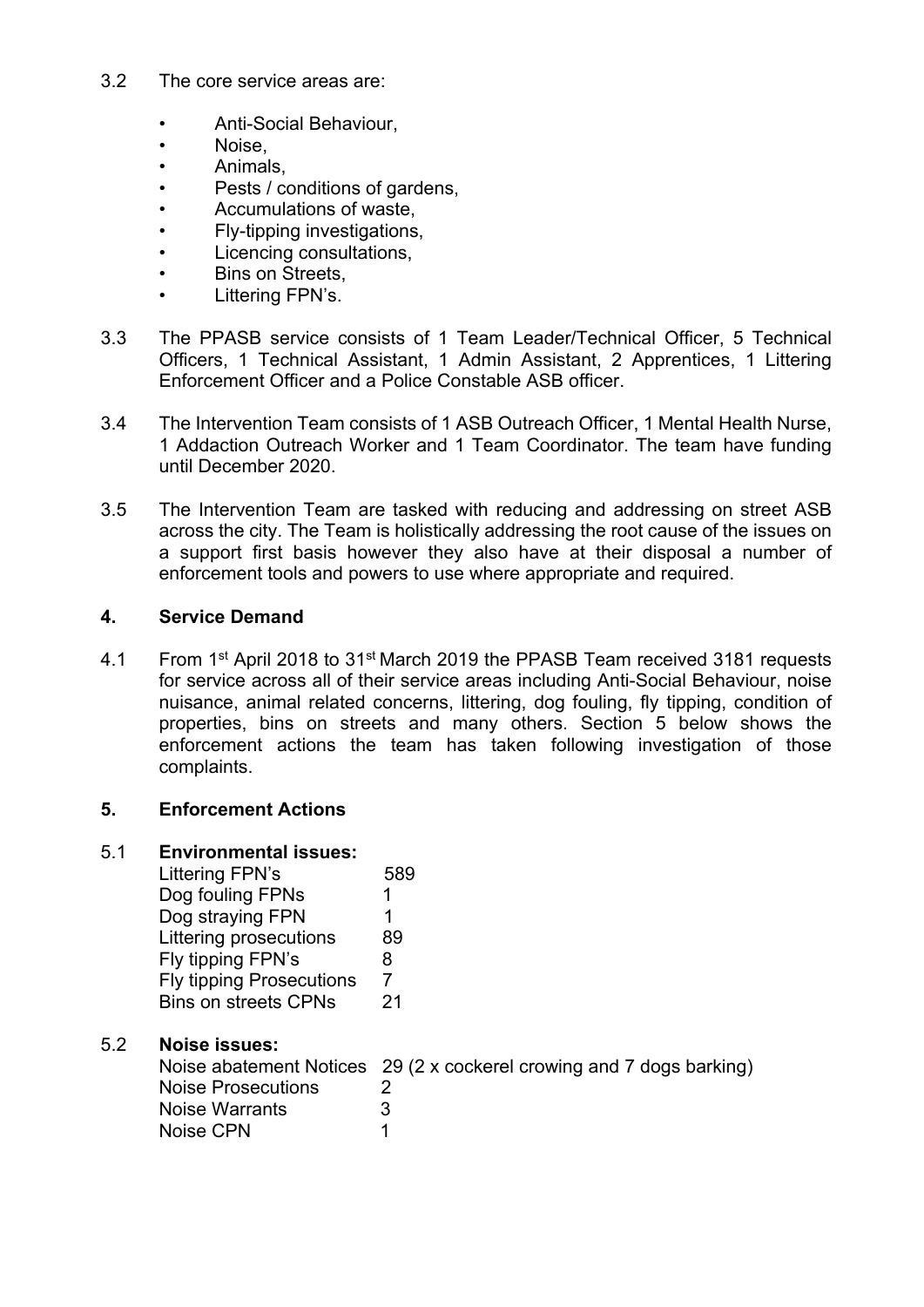# 5.3 **General ASB issues:**

| ASB CPN's           | 6         |
|---------------------|-----------|
| <b>Prosecutions</b> | O         |
| Injunctions         | 3         |
| CBO's               | to follow |
| <b>Closures</b>     |           |

| 5.4 | Condition of property related issues:<br><b>PDPA</b> notices<br>Condition of Garden or property Notices, Inc. F&V<br><b>Subsequent FPNs</b> |        | 10<br>27<br>3 |
|-----|---------------------------------------------------------------------------------------------------------------------------------------------|--------|---------------|
| 5.5 | <b>Other enforcement:</b><br>Prosecution for microchipping of dogs<br>CPN for dog attack on person<br>Microchipping notice                  | 1<br>5 |               |

5.6 The Intervention Teams performance measures, including enforcement actions are attached as **APPENDIX A**

# **6. City Centre Specific Issues**

#### **6.1 Students**

- 6.1.1 Overall complaints in the West End of Lincoln have reduced. The improvement in noise related ASB has also been echoed at resident meetings and through community groups.
- 6.1.2 The PPASB Team works closely with the University of Lincoln and the Neighbourhood Policing Teams to ensure that where complaints are received they are responded to quickly and robustly with a joined up approach.
- 6.1.3 The PPASB Team will be working proactively with Police during Fresher's week to ensure that a clear message about being good neighbours, expectations and being part of a community is received. This will be done by engaging in the Universities Fresher's Fayre and also by working with Police out of hours on the Friday and Saturday night of fresher's week to ensure that any reports of noise will be responded to at the time in a robust manor.

### **6.2 Public Spaces Protection Order (PSPO) Renewal January 2018**

- 6.2.1 In April 2018 the PSPO that covers the City Centre prohibiting the consumption of Legal Highs and alcohol that contributes to Anti-Social Behaviour within the prescribed area.
- 6.2.2 The PSPO serves as a useful tool for both authorised council officers and police alongside other supportive initiatives to tackle problematic and often intimidating behaviour within the city centre.
- 6.2.3 The renewal of the PSPO included a full consultation with both the public and partners. This consultation along with data analysis showed there was still a need to tackle drug and alcohol related ASB within the defined area.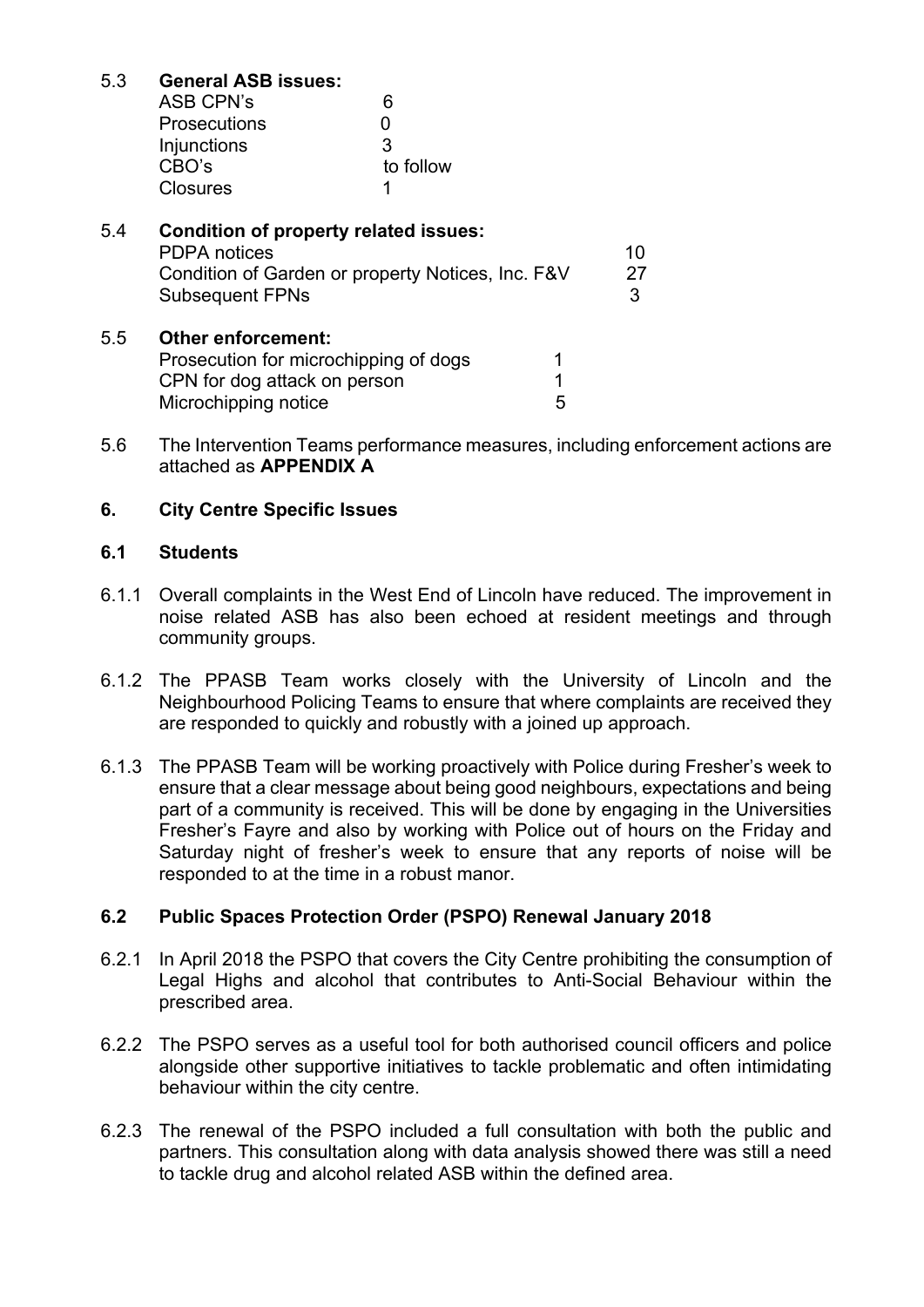# **6.3 St Peters Passage Public Spaces Protection Order (PSPO)**

- 6.3.1 In September 2018 Policy Scrutiny and Executive approved proposals to gate St Peters Passage following severe Anti-Social Behaviour and criminal activity. The PSPO will be taken back to Policy Scrutiny for review following a year of the passage being gated to allow monitoring of displacement of the issues.
- 6.3.2 The Passage lent itself to ASB and Crime due to it being a long passage way with no clear line of sight. The passage also had a very low public footfall making in an attractive area for ASB.
- 6.3.3 The ASB included drug using and dealing, this left drug paraphernalia such as used needles in the passage. The Passage was also being used as a toilet. These activities left the passage smelly and with faeces and needles in the passage it was a serious public health concern.
- 6.3.4 The gating of the Passage forms part of a wider city centre strategy to break the cycle of ASB and to understand and address the issues that lead often vulnerable individuals to engage in serious ASB.

#### **7. The Lincoln Intervention Team**

- 7.1 The team was set up in response to rising community tension and increased on street drug use and anti-social behaviour some of which was linked with the street community. This was effecting the business community in Lincoln city centre, as well as residents and visitors to the area. The increased drug use has proven to be a symptom of complex issues including addiction, mental health and homelessness combined with other vulnerability factors.
- 7.2 The Lincoln intervention team is a project that has been running for around 9 months to date launching in October 2018. The team consists of 4 members of staff as follows; a team coordinator, a mental health outreach nurse, an Addaction outreach worker and an Anti-Social Behaviour outreach worker. The team is a partnership comprised of staff from City of Lincoln Council, Lincoln Business Improvement Group, Addaction and Lincolnshire Partnership NHS Foundation Trust.
- 7.3 The aim of the team is to provide a holistic response to the individuals complex needs, this includes building a rapport with on street community through daily outreach as well as providing support and assistance across a range of issues. Whilst the team has a focus on reducing ASB, this is often achieved by looking beyond the behaviour exhibited, for example a persistent beggar in the city centre may be begging because they are not in receipt of benefits in which case arranging their benefits and accompanying and supporting them to do this may resolve the issue. Alternatively it may be that someone is using illegal drugs in the street because they are trying to manage a complex mental health illness, which could be addressed by our mental health nurse who can make appointments with a GP to review medication or refer them into other mental health services.
- 7.4 The team also works with a number of other services including Neighbourhood Nursing Teams, the local Shelter, Police, Probation and Social Care.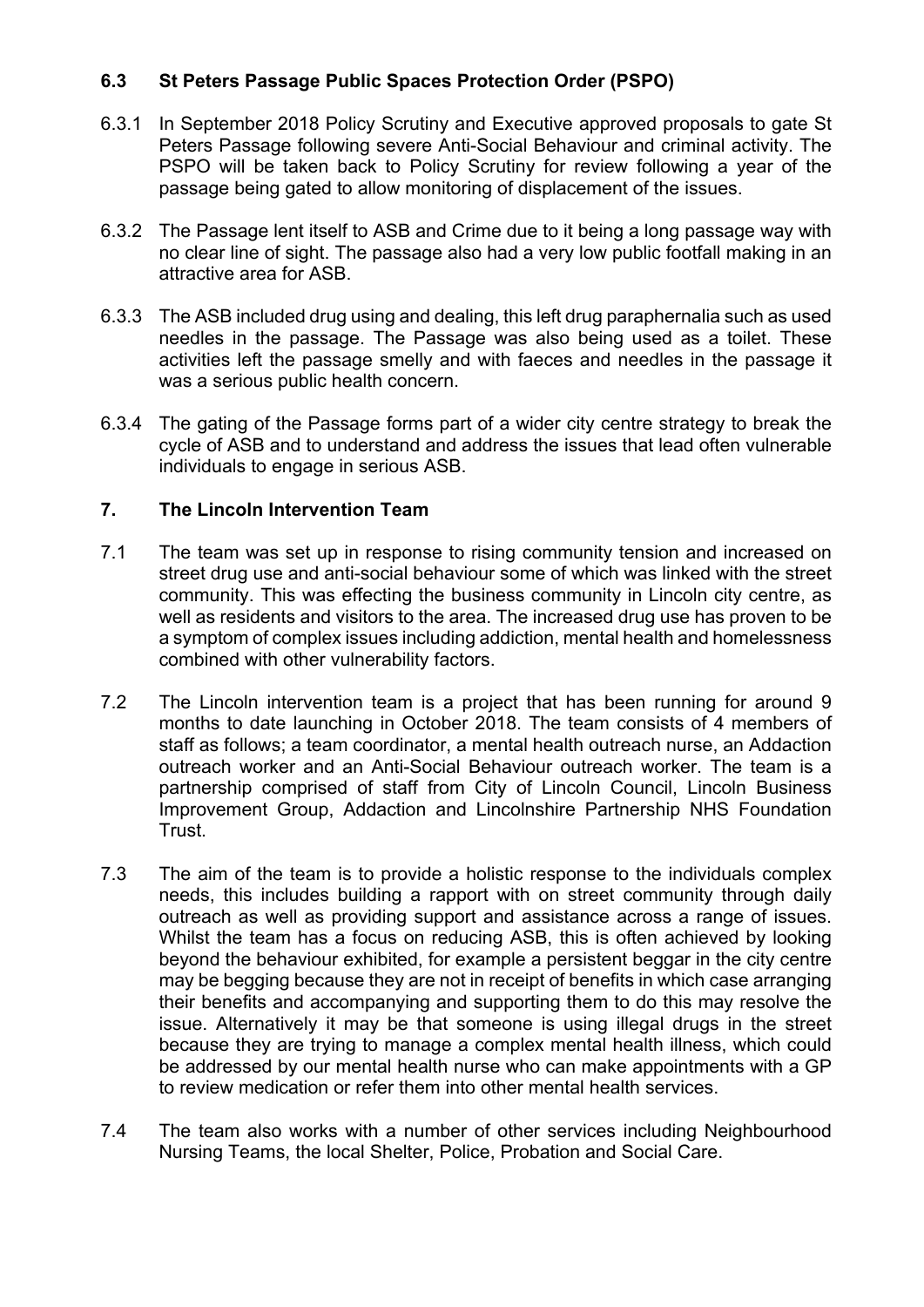- 7.5 In addressing issues holistically the team aims to sustainably reduce ASB helping both the individual and the wider community thus increasing and building community resilience and tolerance, the feeling of safety within the city and reducing community tension.
- 7.6 Since the launch of the team they have worked with 103 different individuals and have logged in excess of 614 actions on our case management system.
- 7.7 29 individuals have received in depth support for substance misuse and 5 have entered treatment where previously they were not engaging with services
- 7.8 39 individuals have received in depth support for mental health related issues and 14 have engaged in a support plan or entered treatment.
- 7.9 The team have issued 40 written warnings about behaviour or substance misuse, 10 legal notices, with the assistance of legal service completed 4 prosecutions and obtained 1 Criminal Behaviour Order.
- 7.10 The team are working on a city centre injunction against persons unknown to provide additional powers to both the City Council and the Police when dealing with substance misuse in the city. The team are also working with legal services to explore options of obtaining an injunction against persons unknown who set up encampments or cause ASB in the area of the Usher Gallery.
- 7.11 The team have assisted Legal Services officers with the service of notices to remove encampments from City Council Land.
- 7.12 The team are assisting Lincolnshire Police to support vulnerable victims of County Lines mate crime across the city.

## **8. Partnership working**

#### 8.1 **University**

The service continues to have a good and productive working relationship with the university, particularly around tackling student issues across the city.

#### 8.2 **Police**

The PPASB service and the Intervention Team continue to work closely with both the Neighbourhood Policing Team and the Evita Team within the City Centre. The colocation of the Carholme, City Centre and Abby Neighbourhood Police Teams in the PPASB office at City Hall has improved further the working relationships and allowed officers to work closer and support each other to tackle ASB across the city.

### 8.3 **Health and Social Care**

The introduction of the Intervention Team along with the work that is being done on the Frailty Project has led to new and improved working across health and social care. This has included closer working with Lincolnshire Partnership NHS Foundation Trust (Mental Health providers), Lincolnshire Community Health Services, East Midlands Ambulance Services, Adult Social Care (LCC) and Addaction (LCC). The frailty project is looking to increase access to non-urgent care in order to improve the health of the homeless. Whilst the intervention team is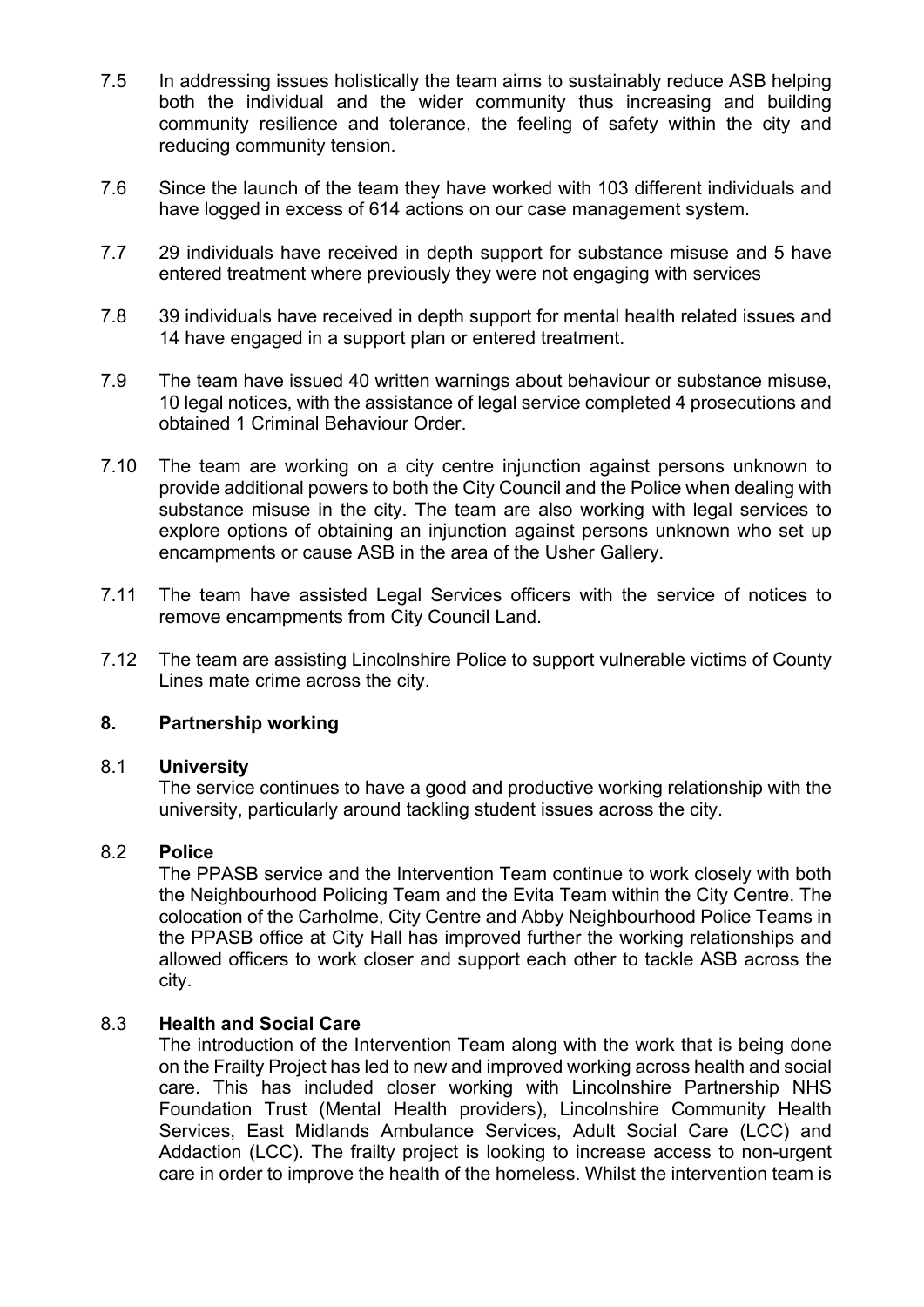working to holistically reduce on street ASB often perpetrated by the homeless community. By working together we can look to sustainably reduce both ASB and the level of poverty and ill health (both physical and mental) within arguably the most vulnerable and overlooked groups within society.

# 8.4 **Probation**

The intervention Team and the PPASB Team are starting to work more closely with Probation and ARC to ensure that all agencies are involved and working collaboratively towards a shared outcome particularly with reference prolific or high risk offenders.

# **9. Forward look**

- 9.1 Over the next 12 months both the PPASB Team and the Intervention Team will continue to work collaboratively to make positive changes within our communities.
- 9.2 It is anticipated that the on street ASB will continue and that intervention in the form of both support and enforcement will continue to be required. The teams will continue to work with partners to look for sustainable opportunities to work differently to ensure early intervention can be achieved.
- 9.3 Demand across all services provided by the teams is expected to remain high.

## **10. Strategic Priorities**

- 10.1 Let's drive economic growth This is met by enhancing our city centre and retail area in both the daytime and night time economy by providing a safe and attractive city.
- 10.2 Let's reduce inequality This is met by holistically protecting and supporting some of society's most vulnerable and overlooked groups.

### 10.4 Let's enhance our remarkable place Projects within the city centre to tackle anti-social behaviour serve to improve and enhance the city.

### 10.5 High performing services The services provide a framework to tackling ASB whilst also looking to holistically and innovatively work closely with key partners to achieve an improvement for both individuals and communities that will lead to sustainable positive changes.

### **11. Organisational Impacts**

- 11.1 Finance (including whole life costs where applicable) Not applicable
- 11.2 Legal Implications including Procurement Rules Not applicable